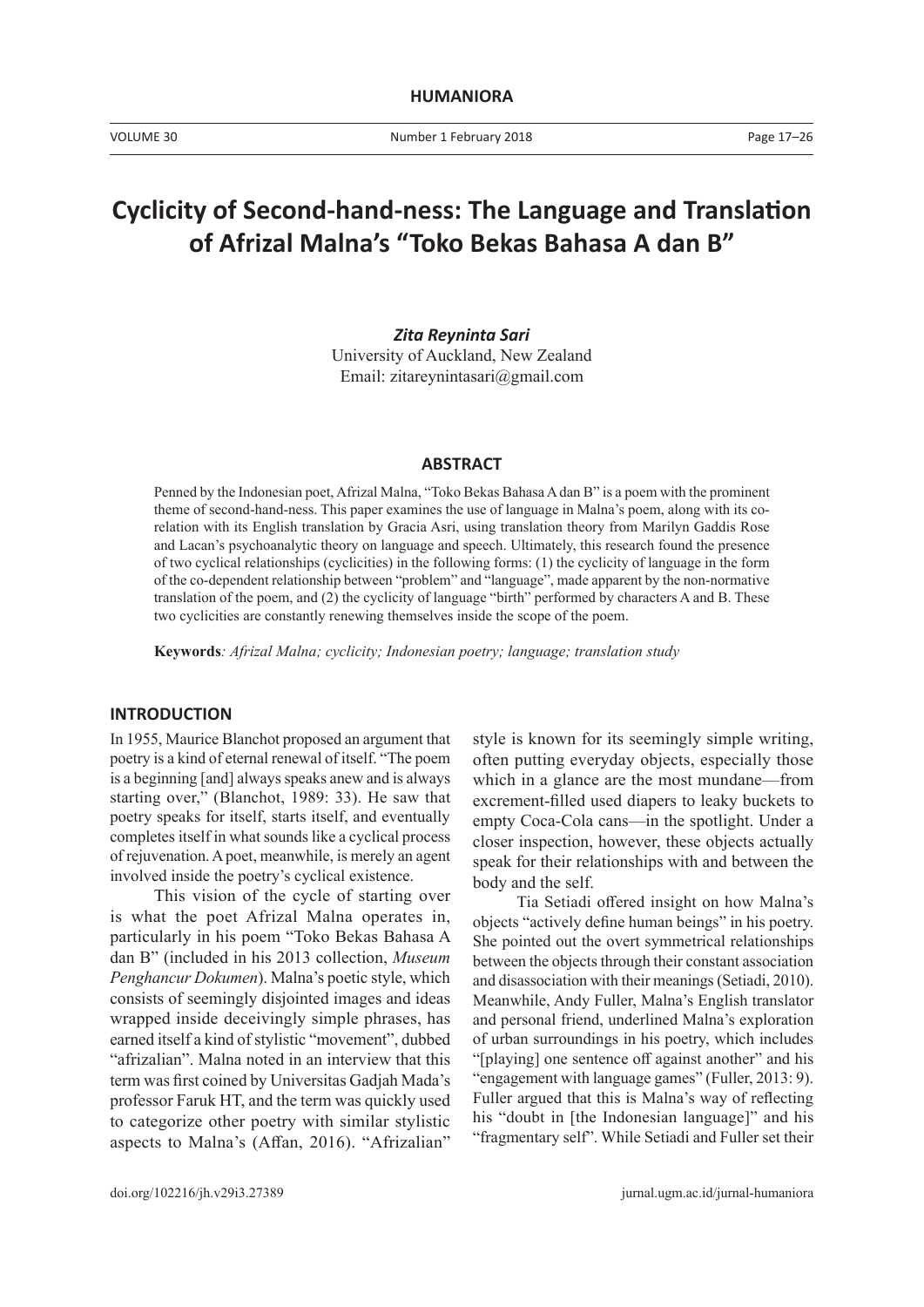focus on Malna's use of the objects depicted in his poetry as a way for the body to communicate itself, I choose to take an alternative route for this paper. The objects depicted in "Toko Bekas Bahasa A dan B" are themselves interesting to discuss, but I will choose to instead treat Malna's poetic language as an object of itself; particularly, as a means to communicate various cyclicities.

The discussion of language in Malna's poem does not merely involve its original Indonesian form, but also its English translation. The translation of "Toko Bekas Bahasa A dan B" that I use in this paper is by the poet Gracia Asri, as was published in an Indian poetry journal, *Kritya* (2013). I specifically chose Asri's translation because of its striking nonnormativity, shown in its spelling, grammar, and sentence structure. This non-normativity will be relevant to my critical analysis in this paper.

Since "Toko Bekas Bahasa A dan B" is a relatively long poem, I will only include the parts that are relevant:

### *Toko Bekas Bahasa A dan B*

*Toko barang bekas A dan B menyimpan banyak bahasa bekas A dan B. Mimpi bekas, kesedihan bekas, musim panas bekas, semua agak heran tentang bahasa A dan B. Sedikit heran perlahanlahan, mulai berjalan agak dan bertambah heran, dan mulai berlari menjadi sangat heran, seperti ledakan lain dalam sunyi sebelumnya: kenapa manusia menciptakan bahasa antar manusia. Setiap hari mereka bicara antar manusia dengan bahasa berbeda-beda. Apa saja yang mereka bicarakan antar manusia, dari apa saja yang mereka kisahkan antara A dan B. Apa saja yang mereka selesaikan dari persoalan apa saja A atau B. Apakah persoalan adalah bahasa mereka, dari apakah bahasa mereka adalah persoalan. A dan B saling menatap: adakah manusia yang tidak pernah menciptakan bahasa? Bisu dari persepsi dan pisau-pisau pemotong dokumen bekas.* 

*Kipas angin bekas dalam toko barang bekas A dan B, tidak bisa menggerakkan udara menjadi angin dari pikiran-pikiran. Tidak berdaya memberikan kesejukan ke dalam ruang percakapan. Udara bekas, tubuh bekas, manusia bekas. Membuat bahasa saling bergesekan antara kata tetapi, maka, mungkin, dan apabila. Pertemuan makan malam antara*  *sebab dan akibat. Perpisahan antara ya dan tidak di sebuah lipatan selimut bekas. Kipas angin rusak dan kipas angin bekas. Keduanya tak tahu rusak karena bekas, dari bekas karena rusak. Atau rusak dan bekas karena gesekan debu-debu bahasa.* 

(strophe 1–2)

[…]

The English translation by Gracia Asri is as follows:

# **Second hand language store A and B**

The second tongues language store A and B has many second tongue languages of A and B. Second hand dream, second hand sadness, second hand summer, everybody is wondering about language A and B. A little bit curious, slowly, start to walk and getting more curious, and starting to run, become really curious, like another explosion in the silence before: why human creates language between human. Everyday they talk between human, from anything that they told between A and B. Anything that they finished from any problem of A or B. Is a problem a language? A and B are staring at each other: is there any human that never create language? Mute from perception and knives to cut second-hand document.

Second-hand fan in the second-hand store A and B, cannot move the air to be wind from minds. Powerless to cool the conversation room. Second hand air, second hand body, second hand human, make language, friction between language, between words, but, so, maybe and if. Dinner between cause and consequence goodbye between yes and no in the fold of second-hand blanket. Broken fan and second-hand fan. Both did not know broken for used or used for broken or broken and used because of the friction of language dust.

# (strophe 1–2)

Before beginning the discussion, I would like to note that the poem is in a prosaic form. It lacks traditional poetic qualities such as lines and fixed stanzas. Instead, the poem is written in paragraphs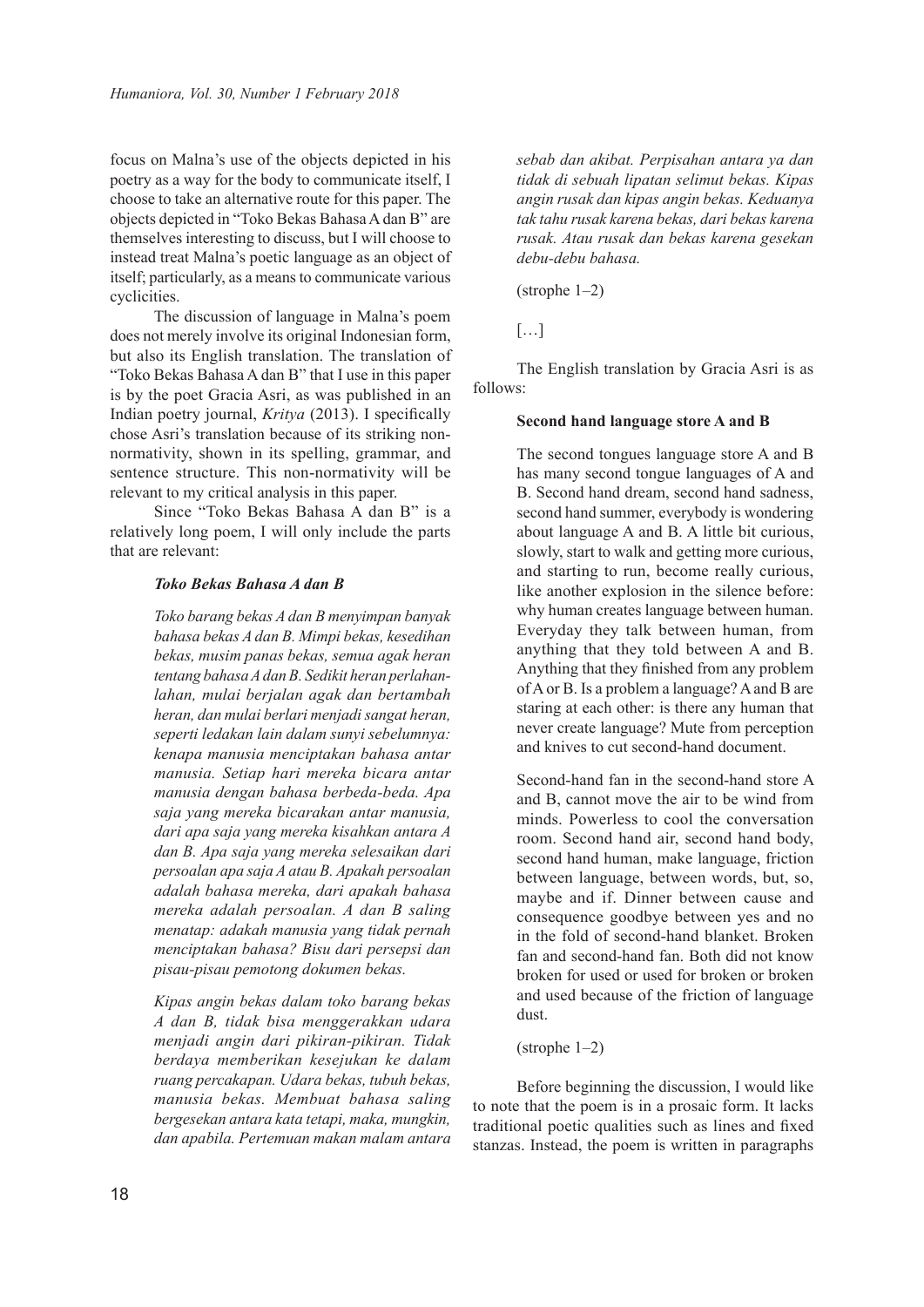with highly stylized sentences. For the purposes of this paper, I therefore choose to refer to the "sentences" in the poem as "verses" and "paragraphs" as "strophes". Whenever I refer to a particular verse, I will put it as "verse [order of sentences] of strophe [order of strophe]". For example, "verse 7 of strophe 1" will refer to the seventh sentence on the first paragraph.

Although the poem gives the impression that it was set in a physical second-hand shop, the first objects that are introduced to the reader are abstract concepts, like "dreams", "sadness", and "summer". It is not until the last of the first strophe that the poem starts to introduce physical objects, like "document" and "fan". The way that the poem opens with abstractness might actually foreshadow the predominant abstract characteristics of the entire poem.

The poem's main theme is the adjective "*bekas*", an abstract quality. This quality is attributed to objects and concepts featured in the entire poem, by default presenting them as "used"/"second-hand"/"*bekas*". To say that something is "second-hand" is to say that something *used* to be something else. Based on this notion, we can argue that the poem itself is secondhand, because it *used* to be something else: a concept developed in Malna's mind, perhaps, as an example. For English readers, the translated poem that you read can also be seen as a second-hand object, since it used to be a poem in Indonesian.

English readers might also notice the numerous discrepancies between the poem's Indonesian version and Gracia Asri's English translation. Asri used nonnormative grammar and even did not translate some verses originally included in Malna's version. As I have pointed out earlier, these incongruities in the translation will be an essential aspect discussed in the second section of this paper, in relation to the poem's cyclicity.

Based on the cyclical characteristics found in the theme, language, and the translation of the poem, the research objectives of this paper can be categorized as follows:

- Discover and analyze examples of cyclicities in relation to second-hand-ness in the poem's original version, translated version, and within the relationship between the two;
- Examine the cyclical economy occurring inside the poem through the language it uses; and
- Analyze how the cyclicities perform *in* language and *as* language.

My reading of this poem is mainly based on Blanchot's argument of the cyclical characteristics of poetry that I mentioned in the beginning of this paper, but with relation to the quality of second-hand-ness. The analysis also utilizes approaches from applied linguistics theory, translation theory, and philosophy.

# **THE CYCLICITY OF TRANSLATION: WHEN "PROBLEM" MEETS "LANGUAGE"**

The interpretation of the term "second-hand" or "*bekas*" that is used repeatedly in "Toko Bekas Bahasa A dan B" is intriguing in both Indonesian and English. *"Toko bekas bahasa*" can either refer to "the shop that sells second-hand language" or "the store that used to be language." The second part of the title, *"bekas bahasa A and B*", is also ambiguous. It can either be read as "A and B's second-hand language" or "(the store that) used to be A's and B's language".

Although the Indonesian word "*bekas*" has various English translations, including "used", "former", or "hand-me-down", the word "secondhand" is the only translation of "*bekas*" that leads to the notion of cyclicity. Merriam-Webster's Collegiate® Dictionary defines the word "cyclicity" (also called "cyclicality") as "the quality or state of being cyclic" (Merriam-Webster's Online, 2016). In this paper, the word is used to refer to the cyclical characteristics found inside the poem and between the poem and its translation and their connection to the characteristic of "second-hand-ness."

Calling a translated text "second-hand" might seem derogatory at first. As Mona Baker (1993) stated, the act of translating is often viewed as a "second-rate activity". Consequentially, translated texts can be seen as a "distorted version" of its original, and sometimes a translation is seen as producing "second-hand texts" (Baker, 1993: 233). Baker critically contests the term "second-hand" for translation because she sees translation as an alternative means of recording "genuine communicative events" that is "neither superior nor inferior" to other kinds of communication (Baker, 1993: 234).

It is likely that Baker's argument alluded to the notion in Ernst-August Gutt's book, *Translation and Relevance: Cognition and Context* (1991), which suggested that translation is a form of "secondary communication" that can be placed inside the boundary of "relevance theory". Linguist Kevin Smith explained that relevance theory distinguishes descriptive from interpretive uses of language. Descriptive use denotes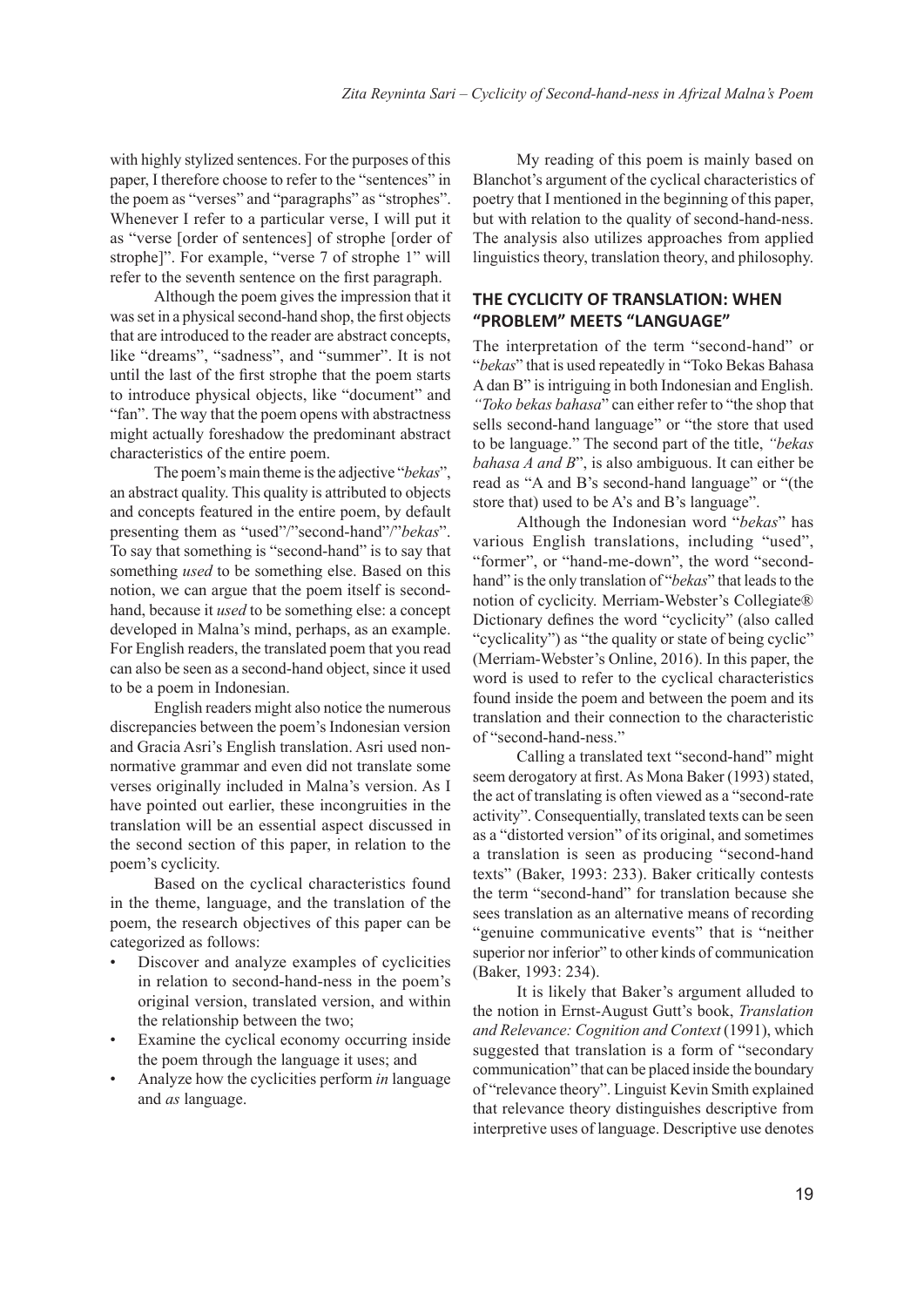the act of describing something that accurately represents reality (Smith, 2002). For example, if speaker A describes an apple to speaker B, speaker A will be faithful to the shape, color, and every characteristic of the apple's reality. Interpretive use, meanwhile, tries to be more faithful to the *meaning* of the source itself; it interprets, not merely describes (Smith, 2002). This definition fits with the act of translating, because according to Smith (2002: 108), translations "must retain all the communicative clues of the original. […] Their value lies not in their intrinsic form, but in their communicative function. Due to the structural differences between languages, it is not possible to reproduce the linguistic properties of one language in another." Based on these characteristics, Smith seemed to agree with Gutt that translation should be placed under the term "secondary communication", because it is an act of processing the original utterance/text to be faithful to the meaning of the source as opposed to an exact imitation of the source in a different language.

Keeping Gutt and Smith's theories in mind, I choose in this paper to call translation "secondhand". To be clear, my choice is not to degrade or belittle translation, or to put it in a so-called "inferior" position, as Baker argued against. Instead, I equated translation with the characteristic of "second-hand" that is closer to its definition in Indonesian, "*bekas*". As I have stated previously, "*bekas*" is a direct translation for "second-hand", but it can also be translated into "used" or "former". Thus, if I call a translated text "second-hand", it is because it is "*bekas*"/"used" to be in another language; namely, its "first-hand" form.

As translator Marilyn Gaddis Rose posited, the process of translating for a translator is as follows: "[first], we comprehend the source material in language 1; second, we transfer our comprehension to language 2; and third, we express our comprehension in generally comparable target-language material" (Rose, 1991: 5). The process of comprehension of the source material can be seen as the "first-hand" form, while the transfer of comprehension from language 1 to language 2 is the process of producing the comparable target-language material, or in this case, its "second-hand" form. This idea is reinforced by Rose's description of what occurs after transferring the source material from one language to another:

> After forming an expression of the material in the target language, translators do not report reliving the experience of transfer when

returning to it after some lapse of time. Once the transfer is made, the translator is severed from the original, and the process is irreversible (Rose 1991: 9).

The "irreversible process" that Rose refers to might also speaks to the "second-hand" quality of the result of the translation, which cannot and will not be able to transform and return back into its "firsthand" form. What it turns into, one might argue, is a *new* form of "first-hand". Indeed, the text has become "second-hand" after translation. But from another perspective, this second-hand text can be an entirely new "first-hand" experience, not only for the audience the translators plan to reach, but also for the translators themselves. This rejuvenation from second-hand to a "new" form of first-hand is how I view the economy of translation.

My view on rejuvenation in translation reflects philosopher Benjamin McMyler's view on secondhand knowledge. McMyler (2011: 74) argues that "knowledge acquired by testimony is *second-hand* in the sense that another person (the speaker) is partially epistemically responsible for the audience's belief" (emphasis mine). Simply put, a piece of information/ knowledge will turn into a second-hand form of its original after it is passed down from another source. As a receiver of that knowledge, an individual ("the audience") must be "rationally responsive" in response to the speaker's trustworthiness; the receiver has to "ingest" the information first before "swallowing" it (McMyler, 2011). This shows that second-hand-ness is not of inferior quality, because it is a result of a process of "ingestion"; namely, the intake part of thinking/ rationalizing. Then, if a language use (which includes translation) is second-hand, as a "testimony" as well as a result of "interpretation", the loop of language is infinite. Every language including its use is both "first-hand" and "second-hand" inside the cyclical economy of language "processing".

Based on this theoretical stance, I conclude that Mona Baker's insistence on avoiding the term "secondhand" for translation is not necessary. Especially in the context of the poem "Toko Bahasa Bekas A dan B", translation being "second-hand" is not something unacceptable. While the first-hand experience of a text might belong to the translator's act of "processing" what Rose previously called "comprehend[ing] the source material" and "transfer[ring] comprehension to [the target language]" (1991)—the resulting secondhand-ness of translation displays two significant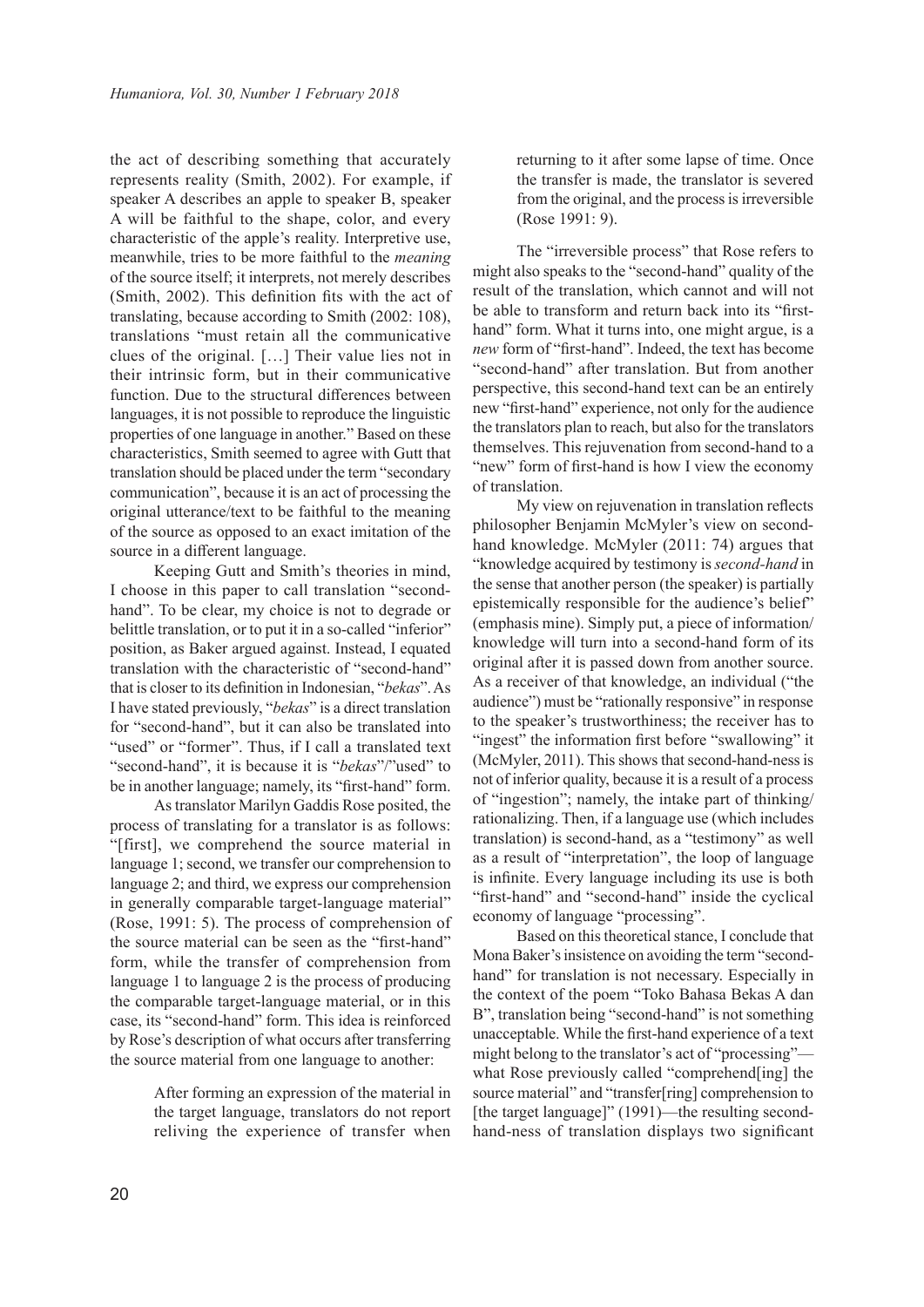aspects that can be viewed in a more positive light than negative in terms of poetic economy.

The first significant aspect as a result of translation is forward-movement. I have argued that to possess a second-hand quality means that something is a production of a cyclical process. In Malna's poem, the "agents" involved in the cyclical process are A and B. A and B's role in this poem shows the aspect of forward-movement. When the poem first introduces the adjective "second-hand", the term is immediately followed by the pairing of A and B. By doing so, the poem hints at a sense of moving forward at least in the following way: something "second-hand" used to be "first-hand" before it "moves forward" to be secondhand. This is indirectly stated through the metaphorical shift from A as the first letter to B as the second letter. In the order that is known to every human who has learned the Latin alphabet, A represents the "first" while B represents the "second". To include A and then B is to imply that there is a forward-movement from point "A" to point "B". With this in mind, it can be said that the second-hand quality in the context of the poem does not indicate a setback; rather, it may speak of progress.

The second aspect is the concept of rebirth. To illustrate this point, it may be fitting to include this English idiom: "one person's trash is another person's treasure." The idiom indicates a situation of repurposing "trash"—which in this context is not meant to devalue but instead to describe the trash's "status" as essentially composed of second-hand items—into something that other people can use and benefit from. I view this as an example of forwardmovement combined with the concept of rebirth. In other words, from something that is undesirable to one party the second-hand item progresses further in the cycle of rejuvenation to eventually become something desirable to another party; thus, it is "reborn". Because of the forward-movement from A to B—or firsthand to second-hand, in this case—the item acquires regeneration and becomes "new" to their new owners. Therefore, being second-hand is the objects' new "status". This process of rebirth may also explain the "irreversible process" that Rose proposes. Because of that, this argument of the concept of rebirth can also be used to characterize the transference from language A to language B in a process of translation.

Although the forward-movement denotes progress, it does not necessarily signify that language B is better than language A, or vice versa. Rather, I view language B as symbolizing a "new" form of "treasure" out of something that is already "used". In other words, if a language has undergone a process of translation, then it can be said that it has moved forward to be reborn, and therefore can offer a brand new and fresh perspective or experience that may not be visible in the beginning. Hence, translation is not merely a means of interpretative transfer, but also serves to create something unprecedented from the potential of its first-hand form.

Malna himself, however, seems to be rather unsure about the notion of translation and the chance of renewal it offers. Many of Malna's poems have been translated into English, a language that he admits he neither speaks nor understands (Malna, 2013). For Malna, seeing his works translated into languages that are foreign to him is like seeing his plants move into an alien place. Malna's view on translation denotes a sense of detachment and a feeling of estrangement, as if his works are "replanted" in a "foreign soil", which is to say, a foreign language. After seeing Fuller's translation of his works, Malna expresses his concern:

> My poems have migrated into another language—one I don't understand. They are in a different city and different language medium. Maybe they also have a different breath. I imagine them like a plant that I have planted and that is now growing in another person's garden. […] A migration, a language mutation that I can't imagine (Malna, 2013b: 99, translated by Fuller).

Malna seems worried that his poetry becomes re-located or even *dis*-located because of translation. Perhaps, Malna would see Gracia Asri's translation, with its deviation from the source material, as a perfect example of the "language mutation" he was concerned about.

Contrary to Malna's view of translation being a kind of foreign relocation, philosopher Walter Benjamin noted that the process of translation may actually provide an opportunity for "the eternal life and the perpetual renewal of [the] language" (Benjamin, 1968: 74). While his statement corresponds with that of Malna, that translation is a "removal from one language into another", Benjamin also emphasized that this removal is not without advantages, because "[t] ranslation passes through continua of transformation, not abstract areas of identity and similarity" (Benjamin, 1978: 325). His statement might be another way of saying that in order to maintain the continuous cycle of renewal, "absorptions" and "sacrifices" cannot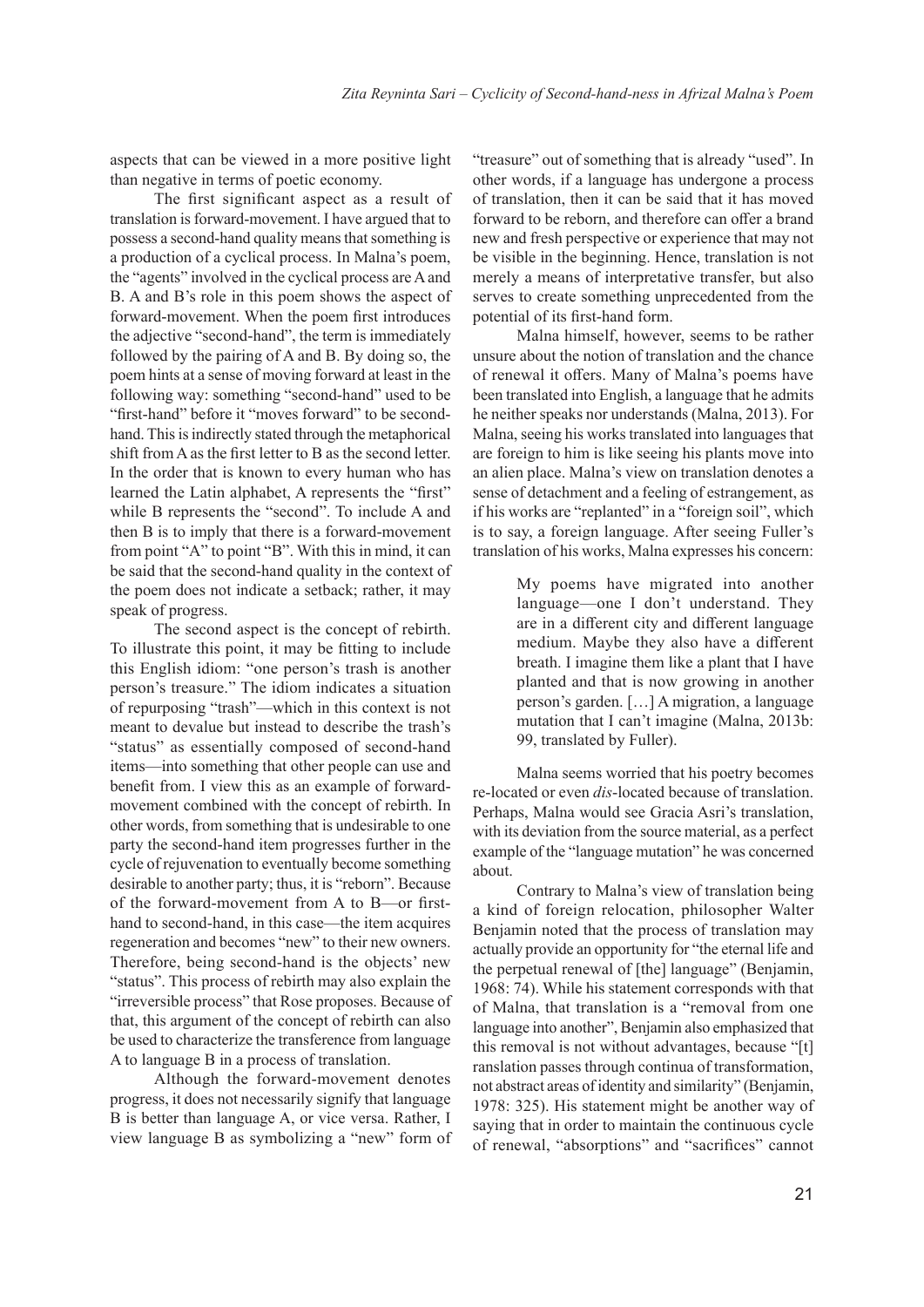be avoided, since they are part of the "continua of transformation" necessary for the work to acquire rebirth.

On one hand, a translation is obviously never without its flaws. Philologist Alton J. Becker (2000: 19) wrote: "Translation has not been a neutral, painless act. It has been necessarily full of politics and semi-intended errors of exuberance and deficiency". Translation is never done to achieve a full fidelity to the source language, and thus the so-called "language mutation" that Malna worries about might always be present.

On the other hand, the cycle of translation, with its inescapable elements, might actually make translation the symbolic embodiment of a "perfect" economy. Rasula and McCaffery (2001: 248) summed it up nicely by saying that "[t]here is never something 'lost' in translation without something else being found." This is concurrent with my earlier argument that translation can give birth to "treasure" out of something that has been "used" through a cycle of moving-forward and rebirth.

The cycle of moving-forward and rebirth, or the perpetual renewal of translation, will always be maintained through the relationship between the source language and the target language. As Becker (2000: 18) asserted, "Translation is not the end point … Rather, it is a starting point, the beginning of moving back, looking back, towards the source […]."

Such cyclicity that Becker describes, as well as the discussion about the cyclical characteristics of translation's "second-hand-ness", can be seen in verse 4–7 of strophe 1 in the poem "Toko Bekas Bahasa A and B", which reads: *"Setiap hari mereka bicara antar manusia dengan bahasa berbeda-beda. Apa saja yang mereka bicarakan antar manusia, dari apa saja yang mereka kisahkan antara A dan B. Apa saja yang mereka selesaikan dari persoalan apa saja A atau B. Apakah persoalan adalah bahasa mereka, dari apakah bahasa mereka adalah persoalan.*"

Asri's English translation of these verses did not correspond with the original. She omitted several words in her translation and shortened the poem's original structure. If Malna's verses were to be translated to include every word, faithful to the original contents that followed the rules of normative grammar, the verses would read: "Every day they talk among humans in different languages. Anything that they talk about among humans, from anything that they tell between A and B. Anything that they finish from any problems A or B. Is problem their language,

or their language is a problem" (my translation). Meanwhile, Asri's translation reads: "Everyday they talk between human, from anything that they told between A and B. Anything that they finished from any problem of A or B. Is a problem a language?" As a result of the missing parts, Malna's verse 7 of strophe 1 becomes Asri's verse 6.

As the translator of the poem, Asri must have faced difficulty transferring Malna's characteristic "afrizalian" style into English. This might be the reason why she chose not to translate verse 7 of strophe 1 word-by-word. At a glance, her English translation for some of the verses seems to be slightly more "normative" than the way Malna originally arranged it. Still, Asri included numerous deviations from the original, as seen from verse 6 above. Other examples can be seen in verse 3 of strophe 1, where she used a compound sentence that did not conform to the normative parallel grammatical pattern ("start to walk and getting more curious, and starting to run, become really curious"), and did not use a plural form in the question/answer ("why human creates language between human"). Nevertheless, it can be argued that Asri's non-normative translation is another way to reiterate Malna's non-normative "afrizalian" style, albeit done through translation as opposed to poetry writing. More importantly, Asri's deviation from the poem's source language provides an example of the "language problem" that the poetic persona in Malna's poem raises in verse 6. Previously, I pointed out that in translation, as in other acts of language, language differences cannot be transferred equally. Thus appears a question: does language offer a solution to human communication, or is it the cause of problems in communication? These are the subjects the poem sets forth to consider. Malna's poem performs those subjects in itself through its complexities and the depiction of second-hand-ness as a form of cyclicity. But most of all, the subjects are especially outlined and propagated in Asri's translations.

The issue of "language versus problem" is apparent in Malna's verse 7. The verse is delivered as a statement: "*Apakah persoalan adalah bahasa mereka, dari apakah bahasa mereka adalah persoalan*". The Indonesian word "*apakah*" translates to "is/does/ what" as an interrogative word. This translation is in the normative form and is the most commonly used. If the translation of verse 7 used this normative rule, it would read: "Is problem their language, from what is their language a problem[?]" (my translation). On the other hand, the word "*apakah*" may also have a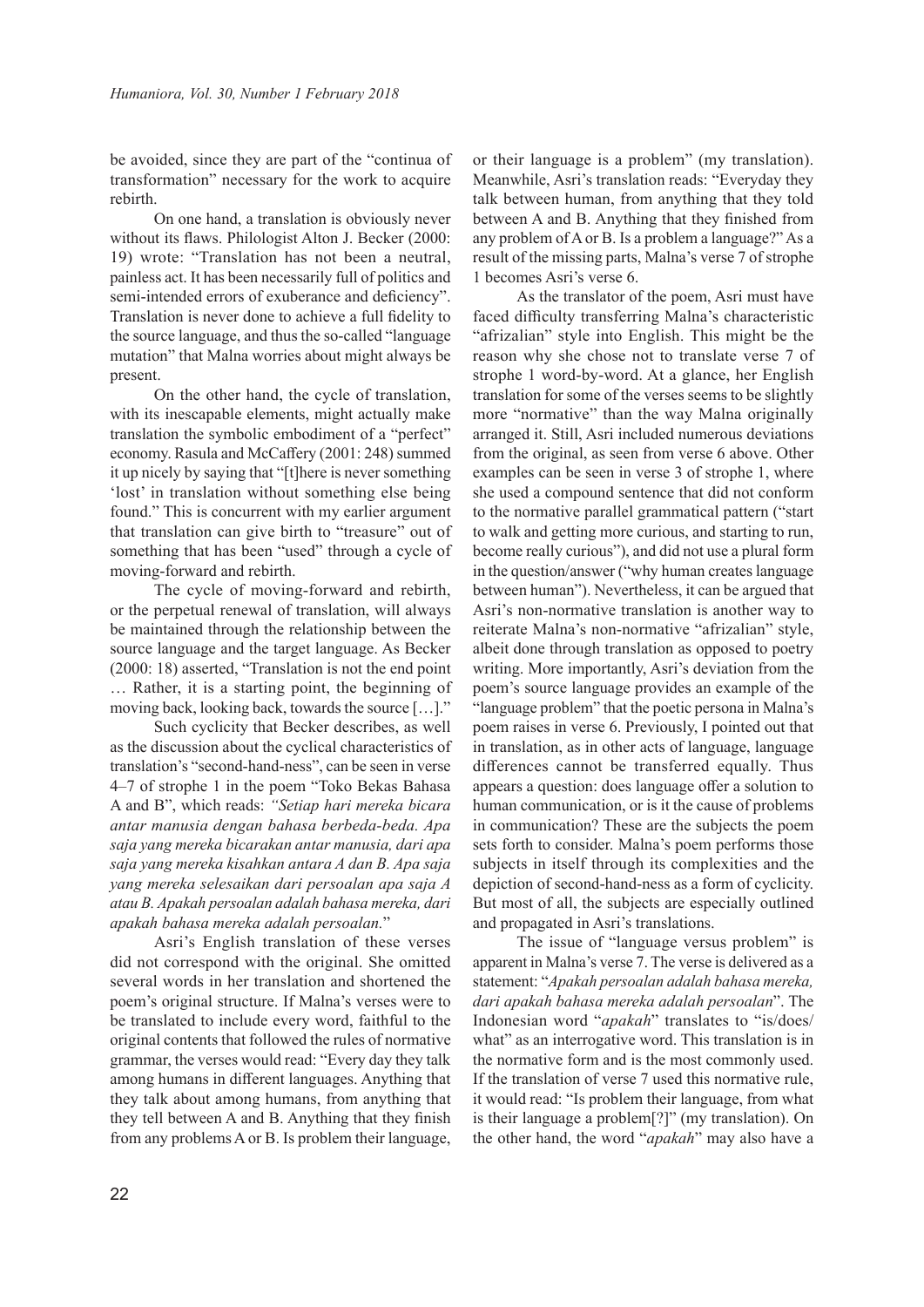meaning closer to the word "whether", an indirect enquiry connoting uncertainty. If "whether" were used as the translation, the verse would read: "Whether problem is their language, from what is their language [a] problem." Considering the fact that Malna's poetic persona does not use a question mark in this particular verse, verse 7 seems to be more of a statement than a question. With this in mind, the most suitable translation for this verse would be the latter, using "whether".

Asri's English version, meanwhile, offers its own particularities. Asri excluded the mention of "different languages between humans". Instead, she specified that the "anything" spoken "between humans" is told between A and B. Most apparent of all, Asri's shortened verse 6 of "is a problem a language?" features a question mark after the verse. In doing so, she established the verse as a question, not a statement.

The discrepancies between the Indonesian and English versions are another suitable example of Rasula and McCaffery's argument about the economy of losing-and-gaining in translation. In the case of Malna's poem, the Indonesian version loses the phrase "different languages" in verse 7, and gains the *embodiment* of "talking in a different language". That embodiment is *the poem's English translation*.

Thus, due to this "embodiment", the cyclical economy of verse 7 transcends its text and moves into the intertextual plane. The cyclicity no longer occurs merely among the words within the poem; it now occurs between the poem's Indonesian version and its English translation. I have argued previously that Malna's original poem is an indirect creator of its English translation. The English version obviously would not exist without the Indonesian. In turn, the English version "enriches" the interpretation of the Indonesian one, especially with Asri's word choices and non-normativity. Eventually, both texts complement the particularities of each other.

This complementarity can be best perceived by juxtaposing Malna's original verse 7 and Asri's verse 6. In Indonesian, verse 7 reads as a statement: "*Apakah persoalan adalah bahasa mereka, dari apakah bahasa mereka adalah persoalan*", while its English counterpart, which is placed in verse 6, reads as a question: "is a problem a language?" Evidently, the English version lacks the symmetrical quality that the Indonesian version displays through the back-andforth relationship between the words "problem" and "language". Even so, Asri's English version is able

to paraphrase the statement, adding a more succinct interpretation but with the same meaning conveyed: is *language* the problem, or is *problem* a language itself? These intertextual questions may even reflect the statement/question in verse 6/7 and the point that it addresses. Do the differences between English and Indonesian evoke the so-called "problem" in understanding each other, or in other words, the "discrepancies" at the heart of multilingualism? Or, more importantly, do the "problems" in communication make it necessary to invent language, or is it because of "language" that such problems in communication arose in the first place?

Although those questions are clearly breaching a much broader subject and will be impossible to be covered in this paper alone, I propose that "yes" can be the answer, at the very least in the context of the poem discussed here. As long as there are different languages, problems in communication will continue to be created, and as long as there are problems in communication, there will be language. Similarly, as long as a language can be translated into another language, gaps of meaning as well as enrichment will always likely be present.

The argument about the mutual existence of "problem" and "language" actually touches the next discussion, particularly in how the two aspects form a cyclical relationship depicted in another part of the poem.

# **THE "BIRTH" AND REBIRTH OF LANGUAGE: A PERPETUAL CYCLE**

The cycle of language's birth to which this section's subtitle refers specifically concerns the aspect of language's cyclical "creation" within the poem's universe. This cyclicity is delivered through the mutual action of A and B, and mirrors the previously discussed back-and-forth relationship of problem and language.

A and B are introduced early on in the poem and featured prominently throughout it. Despite this, the nature of "A" and "B" is never specified. From the way the poem depicts them, A and B can be interpreted as characters, names, languages, names of stores, or any possible relevant thing. A question about A and B is even proposed by the poetic persona themself in verse 2 of strophe 1: "everybody is wondering about language A and B." Nevertheless, with this statement, the poetic persona elucidates that A and B have some kind of relation to language, either to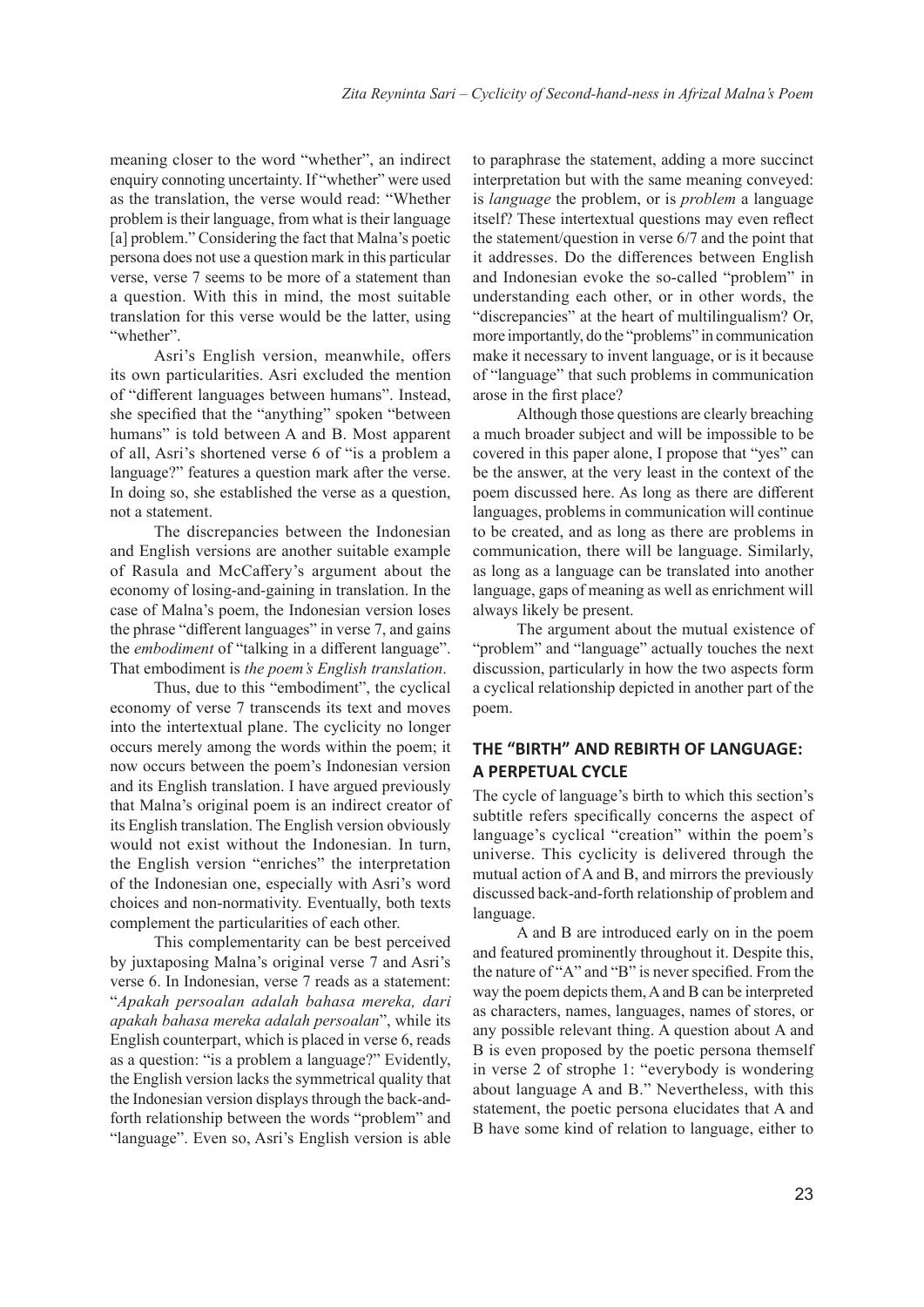whom the language belongs, or as the name/label of the language. It is also possible that A and B are both of those things simultaneously, or even neither. To decipher this, we need to first analyze the first verse of the poem.

Verse 1 of strophe 1 suggests that "the secondhand language of A and B" is synonymous with "A and B's second-hand language." Verse 1 thus can be interpreted as a statement that the second-hand language used to belong to A and B. In this case, A and B are seen as the owners of the language, at least in a metaphorical sense.

Ideas about the ownership of language have been raised by many applied linguistics researchers. These researchers mostly agree that in the field of TESOL, the "ownership" of English lies in the hands of the speakers, both native and non-native. For instance, Lionel Wee (2000) argues that to be able to speak a language is equal to acquiring ownership of the language, because the speaker gains a "legitimate control" over the language once s/he has fully learned to speak it. This could explain why speaking a language fluently is sometimes called *mastering* a language. It is as if the language is a property that can be "mastered" once a speaker "conquers" it with their tongue.

On a similar note as the notion that "the speaker equals the master", philosopher George Steiner proposes that language does not and cannot belong to an "outsider". Steiner (2010: 185) writes that "[a] n outsider can master a language as a rider masters his mount; [but] rarely becomes as one with its undefined, subterranean motion". As such, a language is too complex to be owned by a non-native speaker, because language encapsulates shared experience, underlying feelings, memories, and reflexes; it is as deeply ingrained as nature. Although it differs from Wee's argument, Steiner's statement still implies that a speaker can own a language, as long as it is their native language.

Contrary to Steiner and Wee, philosopher Jacques Derrida (2000) boldly stated in an interview with Evelyne Grossman that language is not owned and can never owned. Derrida explains that language does not let itself be appropriated or be possessed. Because of this unattached characteristic, language is highly desired, as many have attempted to enforce ownership and appropriation of it. This leads to Derrida's argument that "even when one has only a single mother tongue, when one is rooted in the place of one's birth and in one's language, even

then language is not owned" because "[l]language … does not let itself be possessed" (2000: 101). For Derrida, no one will be able to "mount" that "beast", in Steiner's sense, regardless of whether or not they are an outsider. Language is what is the most *proper*, and not anyone's *property*.

With Derrida's argument in mind, the language depicted in Malna's poem may not belong to A and B after all. Rather, it can be argued that the ownership of language attributed to them (as is implied by the use of the preposition "of" in the "second-hand language of A and B") actually refers to A and B's action of *creating* language through a cyclical process, as I will explain shortly.

This particular creation of the "language of A and B" begins in verse 3 of strophe 1. This verse indicates that the existence of language, at least according to the poem's poetic persona, starts with curiosity in relation to the (still unmentioned) nature of A and B: "A little bit curious, slowly, start to walk and getting more curious, and starting to run, become really curious, like another explosion in the silence before: why human creates language between human" (Asri's translation).

The depiction of language in verse 3 is paralleled by Derrida's argument, in which he stated that language is "desired" and would continue to be desired. In the poem's case, said desire takes the form of the need to satisfy a "curiosity". This is the desire that sparks a cycle of actions that follows, which gradually becomes more animated: "[…] slowly, start to walk and getting more curious, and starting to run, become really curious [...]". Additionally, the poem's verse is lacking in agency. There is no clear mention of any particular character(s) who perform(s) the actions. This lack of agency indicates that the ones who are curious might be A and B themselves, considering the preceding verse ends with their mention. Because of this, A and B will be treated as pivotal elements in this cyclical action.

A and B's movement becomes more "animated" as their curiosity rises. They start from a stationary position, then they start to "slowly walk", and then they "run". The apex of this development, both in curiosity and motion, is the "explosion in the silence before". The explosion is followed by a colon (":"), which implies that the explosion produces or leaves the following question/statement of why humans create language in the first place.

From there, it can be argued that verse 3 of strophe 1, the verse that *questions* the creation of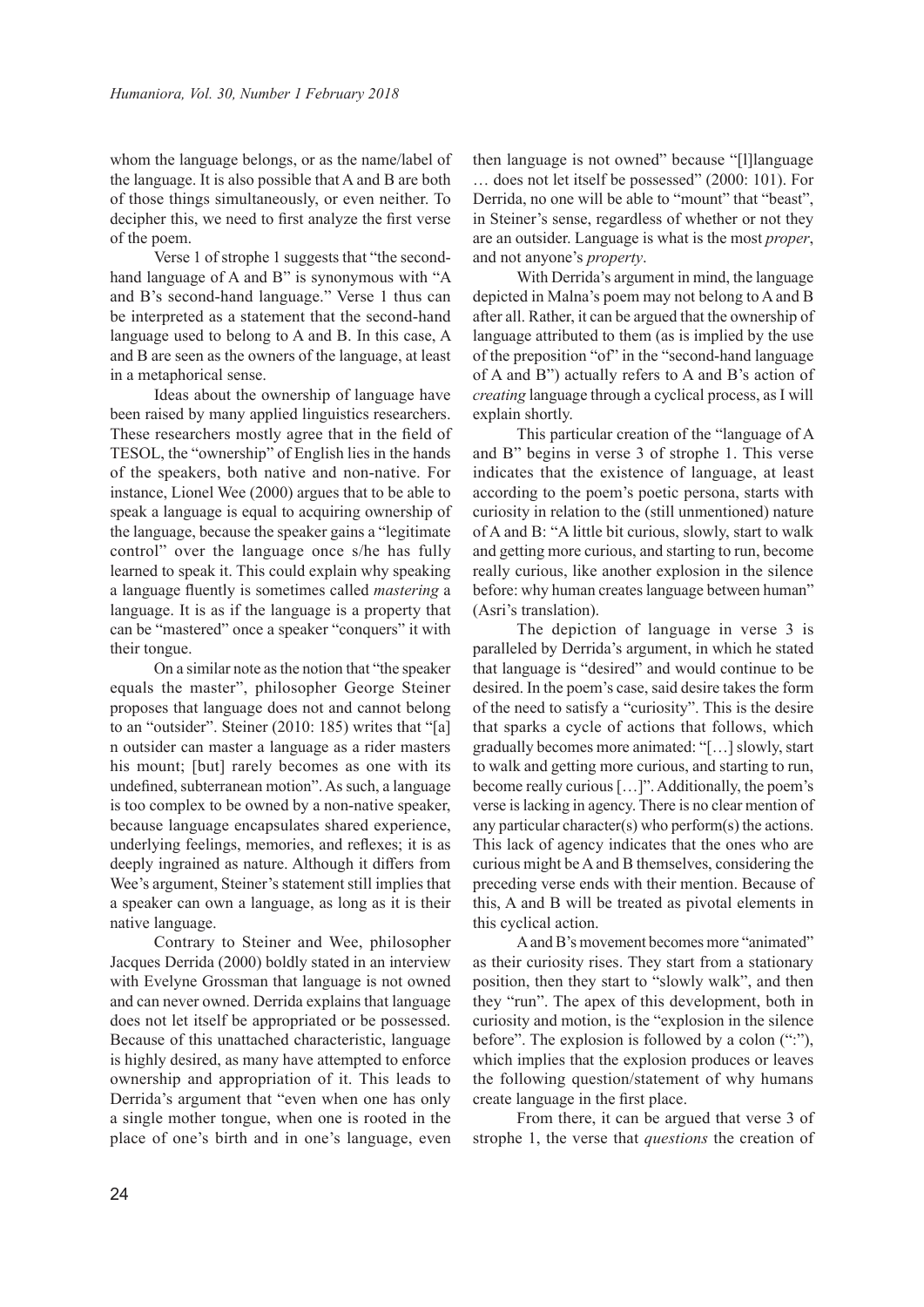language, actually *describes* the creation of language itself. It is especially apparent in the mention of "like another explosion in the silence before". This is where the cyclicity comes into play. The word "before" signifies that there was another explosion happening prior to the cycle that is currently occurring. This preceding "explosion" may actually be part of a never-ending creation loop: what comes after creates what came before it. This is a great example of the never-ending cycle of language creation, in which the created becomes the creator. Putting it in the form of a diagram, the cyclical process in verse 3 strophe of 1 can be depicted as in Figure 1.

#### **Figure 1.**

**The cyclical process of language A and B creation in verse 3 of strophe 1 in the poem "Toko Bekas Bahasa A dan B"**



As the poem suggests and as the diagram shows, A and B are the creators of language A and B. If A and B are also the names of the languages depicted in the poem, then it means that they are the secondhand form of the "curiosity" that creates themselves. When they express their curiosity about the creation of language, they inevitably return to the first circle in which their curiosity incites the creation of language in the first place. Therefore verse 3 is another example of a "whole" cycle, where the starting point loops back to itself. A language produced by A and B returns to its creators to be reborn into another form of language.

The kind of cyclical process of language depicted in Figure 1 might be seen as a clear example of Lacan's argument. From a psychoanalytic point of view, Lacan argues about the function of language and speech. For Lacan (2006), the act of producing language/speech always loops back to itself. Specifically, for him, "true speech already contains its own response" (Lacan, 2006: 310). He points out that

the cyclical phenomenon of speech occurs beyond the general schematization of communication theories, i.e. "sender, receiver, and something that takes place in between", if the one who speaks to communicate hears the sound of their own words. Thus, the sender will always also be the receiver, looping back to themself; while the response loops back to the speech (Lacan 1993). For Lacan, speech is a "gift" that "implies a whole cycle of exchange" (Lacan, 1994; Moore, 2011).

Lacan's argument interprets the exchange value of the cyclicity of speech in terms of the transfer from "first-hand" (speech) to "second-hand" (the response originated from the speech). In other words, the response of the speech is the second-hand form of the speech *itself*. This cycle is what occurs to A and B's question about language creation: the response is wrapped inside the question. It is the economy of creation where one cannot exist without the other.

# **CONCLUSION**

The poem "Toko Bekas Bahasa A dan B" and its nonnormative English translation suggest that the quality second-hand-ness evokes a cyclical economy where what is second-hand naturally used to be first-hand and will eventually return to being second-hand as long as the cycle of the item's transference persists. Based on this notion, I arrive at the conclusion that such a perpetual cycle is recurring both in the poem's use of language and in its relationship with its translation.

In analyzing the co-relation between the original poem and its translation, both in content and in delivery, I find two striking cyclicities: one, cyclicity of "language and problem"; and two, cyclicity of "language creation". Translation will inevitably incur a never-ending cycle of renewal that loops back to itself. This is due to how every time a work is translated into another language, there might be elements that are lost, and in turn other elements that are gained. This will be an enrichment of the original work, ensuring its longevity. However, with this perpetual rejuvenation comes the eternal dilemma of "the chicken and egg" in the topic of "language" and "problem". This dilemma is especially apparent from the dissimilarities between the Indonesian version and its English translation.

Meanwhile, the content of the poem itself offers its rendition of the birth of language in a cyclical form. This cycle is catalyzed by the actions of A and B, which for the purposes of this paper are considered characters as well as the names of the